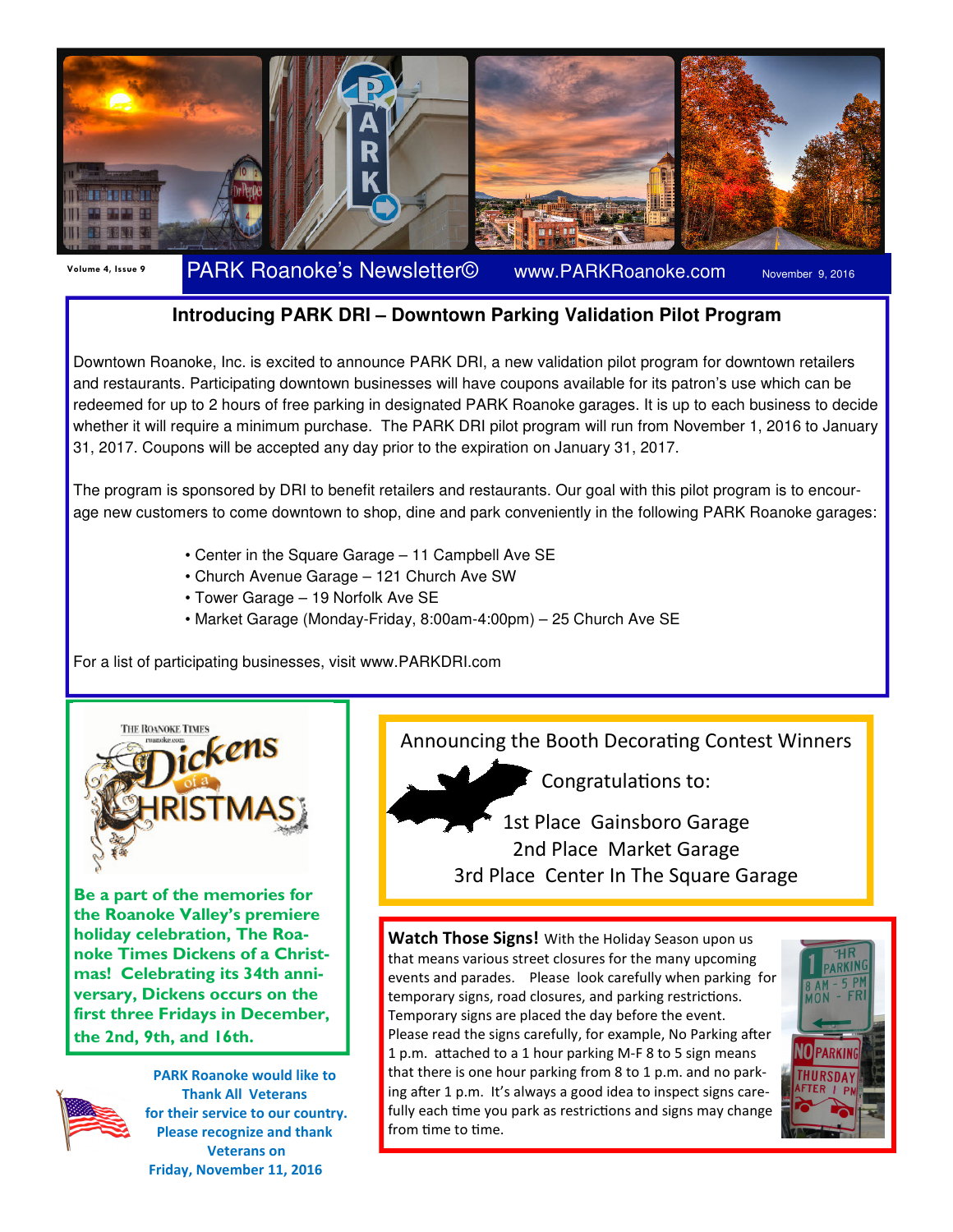## **How to Start a Carpool**

### **By Jeremy Holmes Director of Alternative Transportation Programs for the Regional Commission**

When it comes to saving money on your transportation costs, you don't need fancy apps, hybrid engines, or autonomous cars. In fact, one of the best ways to start cutting your commute expenses is something that's been around a long, long time – carpooling. You don't need to live on a bus line or a greenway to use alternative transportation, just look to the empty seats in your own car! But how to get started? RIDE Solutions has some easy recommendations to get you going.

- **Stick with Email:** It will be more convenient to coordinate with other carpool partners via email rather than by phone. You might even consider creating an email address just for carpool-related correspondence, including correspondence via apps and online services.
- **Start at Work:** Your ideal carpool partner is probably someone who already works in your building, so start there. Posting a message on an employee message board can get the conversation started. If your employer uses an intranet, talk with your HR or IT departments about creating a digital forum to post rideshare requests and offers.
- **Check out Craigslist:** The Roanoke Craigslist has a rideshare forum in the Community section of the website at http://roanoke.craigslist.org/search/rid. Many of these are for one-way long distance rides, but you can often find daily carpool requests posted here, or post a request yourself. Craigslist's anonymous relay system also means you don't have to worry about privacy issues.

**Register with RIDE Solutions**: If you want to let someone else do the work, register at www.ridesolutions.org and request a ridematch. All you need is your home address, work address, and schedule, and RIDE Solutions can do the rest. You have complete control with how your information is shared by choosing to match only with coworkers or the public, and RIDE Solutions never provides your information to a third party. Once your request is made, you'll receive a match list of other commuters matching your route and schedule, along with the contact information they've provided. And if you don't have a match, we keep searching with every new member until we find someone, and we'll let you know right away when you have a new match.

Carpooling is more than a way to save gas money – it can extend the life of your vehicle and even cut your maintenance costs and insurance rates. Switching vehicles from week to week with other carpool members can cut the annual mileage on your vehicle. Fewer miles on your engine mean a longer life for your car, and many insurance companies offer discounted rates if your annual mileage is 12,000 or lower.

For more information on getting started in a carpool, growing an existing carpool, or managing carpool partners, visit www.ridesolutions.org.

## Head's Up! Church Avenue Garage Parkers

PARK Roanoke is under contract with ThyssenKrupp to modernize the two First Street Side elevators. Once all components are on-site, the work schedule will be issued. Details will be forthcoming.

PARK Roanoke will be open and operating on a normal schedule on:

- Veteran's Day
- And the Friday after Thanksgiving

Also, on-street parking will be enforced on these days.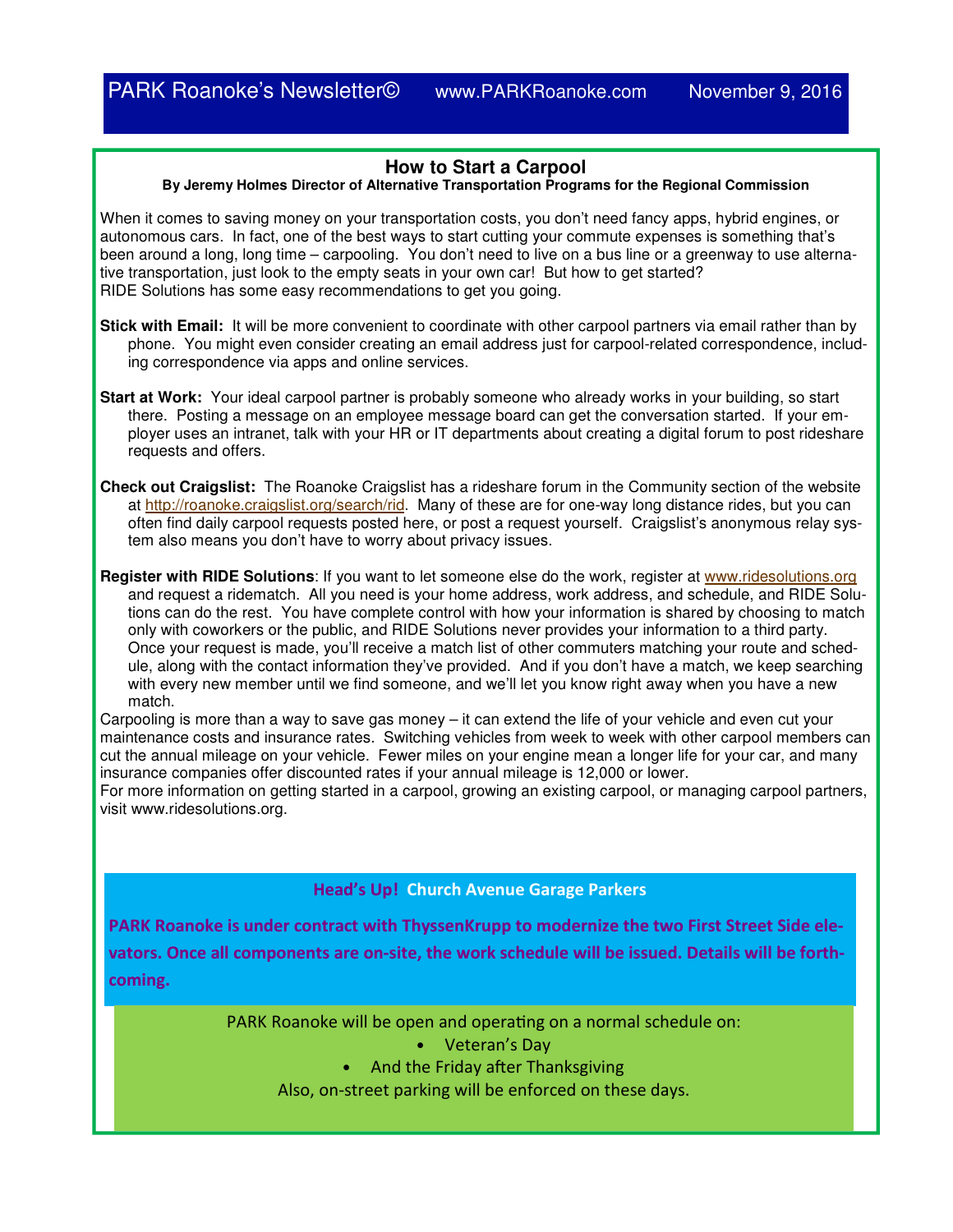

Payments for Monthly Parking and for Citations may now be paid on-line or over a toll free telephone line. www.PARKRoanoke.com/payments or dial

1-888-272-9829 Use Jurisdiction Code 6246

A nominal processing fee of \$1.95 applies to credit/debit card payments.

PARK Roanoke P. O. Box 83 Roanoke, VA 24002 117 Church Avenue, SW Roanoke, VA 24011

Phone: 540-343-0585 Fax: 540-342-6447 E-mail: parking@PARKRoanoke.com

## **How MY Bicycle Saves YOUR Life**

### **By Rachel Ruhlen**

Despite the title, this article isn't about bicycle crashes. It's about all kinds of traffic crashes. Auto vs. auto, auto vs. bike, and auto vs. person.

Traffic crashes are deadly, destructive, and common. They claim lives and inflict serious injuries that change lives forever. Traffic crashes are the leading cause of death among children up to age 19.

**We can prevent that.** We can prevent traffic crashes and we can alleviate the most destructive kinds of traffic crashes.

Let me reiterate that. We can save 700 lives per year in Virginia. We can prevent over 6,500 serious, life-changing injuries every year.

How can we do that? Before I explain what my bicycle has to do with it, let's first consider an important fact about crashes: speed.

The faster a car is moving, the more severe the crash. That's not just common sense. It's backed up by physics and observational studies. A difference of just 5 or 10 miles per hour can be the difference between life and death, between a close call and a lifelong disability.

The link between speed and crash severity is particularly clear when considering the auto vs. person crash.

When a car traveling 20 mph strikes a person, 90% of the time that person will survive. Increase the speed to 30 mph, and only half the time will the person survive. When hit at 40 mph, 90% of the time the person will die.



#### Source: BikePittsburgh

In Roanoke, 500 of the 600 miles of City streets have a 25 mph speed limit—but the typical speed is 33 mph. Just 7 mph over the speed limit can be the difference between walking away from a crash and paralyzed for life. It is literally the difference between life and death.

So how do we get people to slow down? I often hear, "Roanoke drivers are terrible," or "People here just drive too fast." (Every place believes their drivers are the worst!) We talk about traffic speeds as the result of driver decisions.

But many factors influence those decisions. A speed limit sign is just the beginning. We can use many tools to slow traffic speeds, depending on context: speed bumps, show-your-speed radar, enforcement, outreach campaigns, to name a few. New York, and other cities, found that **bike lanes reduced injuries and fatalities for all users**—not just bicyclists (for more data, see New York City's Vision Zero report). Focusing on bicycle safety had the side effect of traffic calming.

When we make streets safe for my bicycle, the streets are safer for everyone—bicycling, walking, and driving.

Thank you Roanoke for new bike lanes, narrowing travel lanes, and other traffic calming efforts so we can ALL be safer traveling on streets. Keep up the good work and motorists, keep an eye out for my bicycle and slow down!

Rachel Ruhlen is a Transportation Planner for the Roanoke Valley-Alleghany Regional Commission. She bicycles for transportation.

# www.PARKRoanoke.com